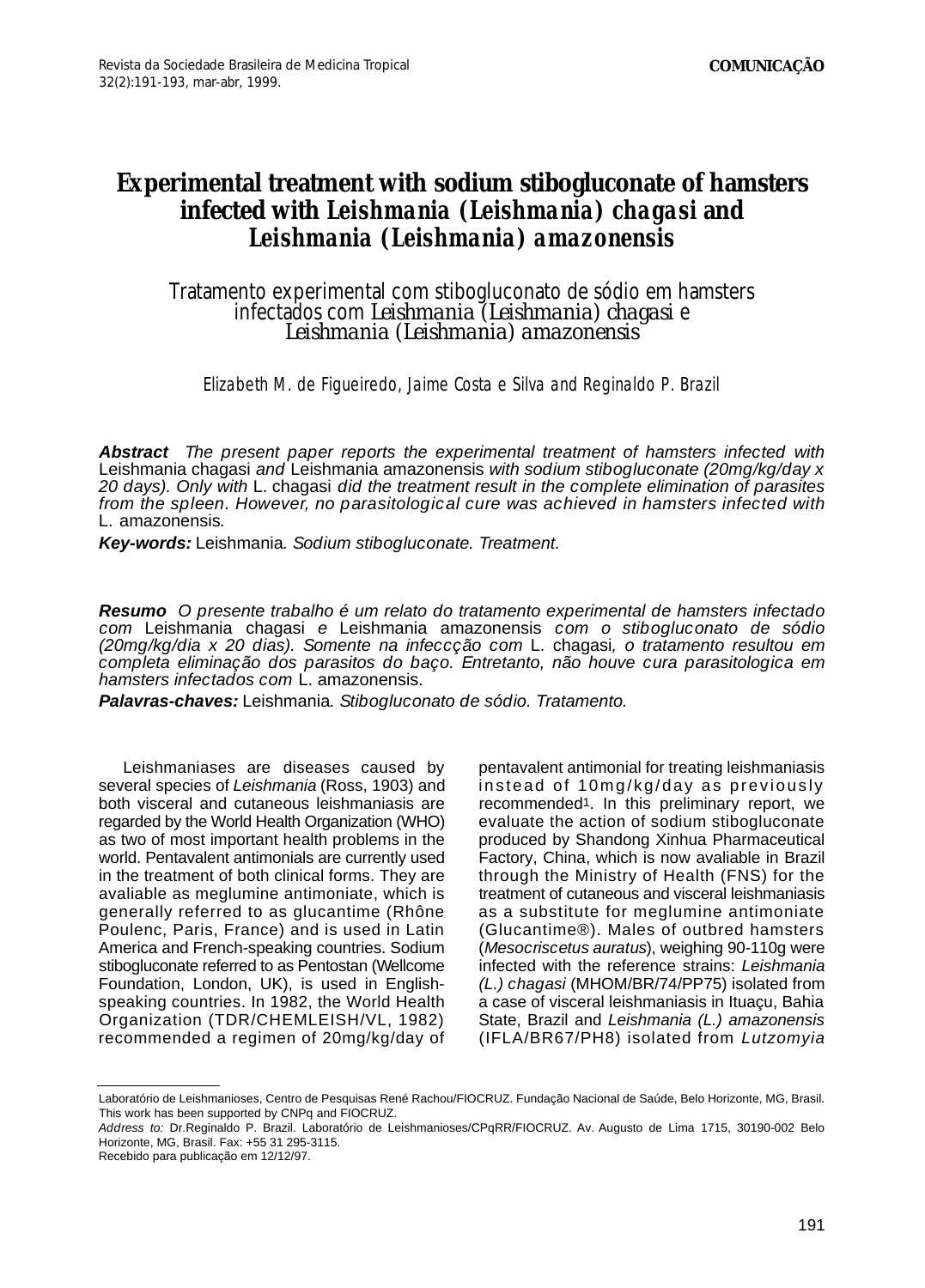*flaviscutellata* in Utinga, Pará State, Brazil. In the first group, 20 hamsters were inoculated intraperitoneally with 0.1ml of phosphate-buffered saline containing 107 amastigotes of *L. chagasi* obtained from a spleen suspension of previously infected hamsters. In the second group, 20 hamsters were inoculated subcutaneously in the nose with 0.1ml of phosphate-buffered saline containing 107 amastigotes of *L. amazonensis* from a suspension of nose tissue from a previously inoculated hamster. Sodium stibogluconate was administered to hamsters ten days after infection with the recommended dose of 20mg/kg/day for 20 days by intramuscular (im) injection. Therapeutic activity in hamsters infected with *L. chagasi* was estimated 19 days after the end of the treatment by comparison with a control group. Spleens were weighed and measured at the end of the experiment and the number of parasites was determined in the spleen of each animal by counting 100 nuclei of cells in the imprint stained by Giemsa. For *L. amazonensis* infection, the development of the lesion was followed weekly

for nine weeks by measuring the noses of treated and control hamsters with a caliper2.Thirty days after the end of treatment the animals were killed and the number of amastigotes was determined in the imprint of the lesion. The results were compared with control groups using analysis of variance in the Minitab program. Sodium stibogluconate was effective against *L. chagasi* infection with complete clearance of amastigotes in the spleen of the treated group. In control animals, parasites were present ( $x = 9.1 \pm 6.2$ amastigotes/100 cells). No significant difference was detected in the weight  $(0.05 < p = 0.506)$ , length  $(0.05 < p = 0.153)$  or width  $(0.05 < p = 0.113)$ of the spleens of treated animals when compared with controls.This could be explained by the low parasitism of the spleen at the end of the experiment which was not enough to show any clinical alteration of the organ.

Despite a slight clinical improvement (Figure 1), amastigote clearance was not achieved with the recommended dose of 20mg/kg/day in the treatment of cutaneous leishmaniasis caused by



*Figure 1 - Clinical evaluation of hamsters infected with* Leishmania (L.) amazonensis *and treated with sodium stibogluconate.*

*L. amazonensis*, as demonstrated by the presence of large numbers of amastigotes in the treated group at the end of the experiment. This result has important implications since this drug is now being distributed by the Health Authorities (FNS) for the treatment of both visceral and cutaneous leishmaniases in Brazil even though there was no previous experimental evaluation of this drug against any Brazilian species of *Leishmania*.